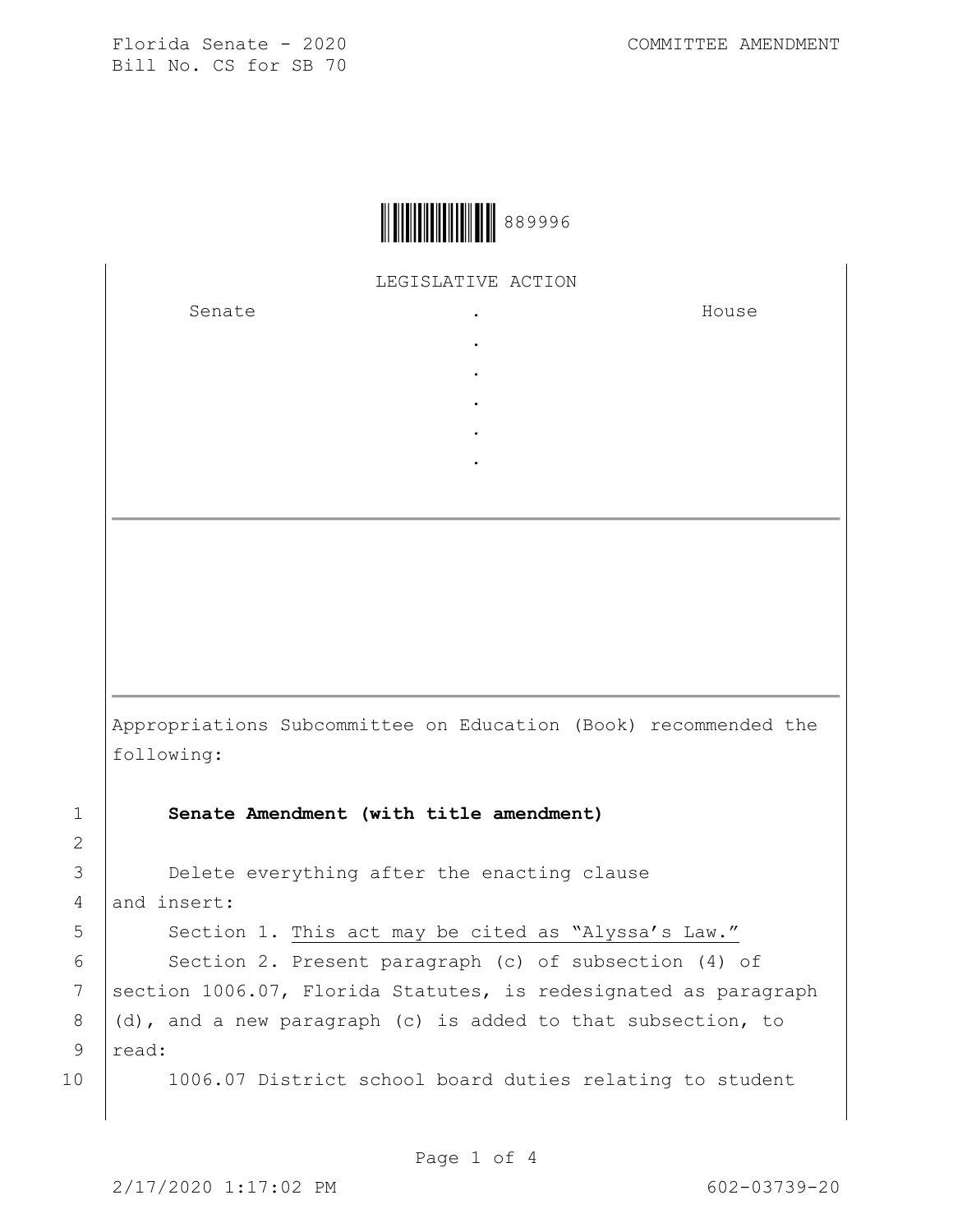

| 11 | discipline and school safety. The district school board shall    |
|----|------------------------------------------------------------------|
| 12 | provide for the proper accounting for all students, for the      |
| 13 | attendance and control of students at school, and for proper     |
| 14 | attention to health, safety, and other matters relating to the   |
| 15 | welfare of students, including:                                  |
| 16 | (4) EMERGENCY DRILLS; EMERGENCY PROCEDURES.-                     |
| 17 | (c) Beginning with the 2021-2022 school year, each public        |
| 18 | elementary, middle, and high school, including charter schools,  |
| 19 | shall implement an interoperable panic alarm system, as defined  |
| 20 | in s. 1013.373, that is capable of connecting diverse emergency  |
| 21 | services technologies to ensure real-time coordination between   |
| 22 | multiple first responders. Such system, which must be known as   |
| 23 | "Alyssa's Alert," must be integrated with local public safety    |
| 24 | answering point infrastructure to transmit 911 calls and device  |
| 25 | application activations.                                         |
| 26 | Section 3. Section 1013.373, Florida Statutes, is created        |
| 27 | to read:                                                         |
| 28 | 1013.373 Panic alarms in public schools.-                        |
| 29 | (1) As used in this section, the term:                           |
| 30 | (a) "Panic alarm system" means a security system signal          |
| 31 | generated by the manual activation of a school device intended   |
| 32 | to communicate a life-threatening or emergency situation that    |
| 33 | requires an immediate response from law enforcement.             |
| 34 | (b) "Public school building" includes all buildings on a         |
| 35 | public elementary, middle, or high school campus where           |
| 36 | instruction takes place or where students are present during the |
| 37 | school day.                                                      |
| 38 | (2) Beginning with the 2021-2022 school year, each public        |
| 39 | elementary, middle, and high school, including charter schools,  |
|    |                                                                  |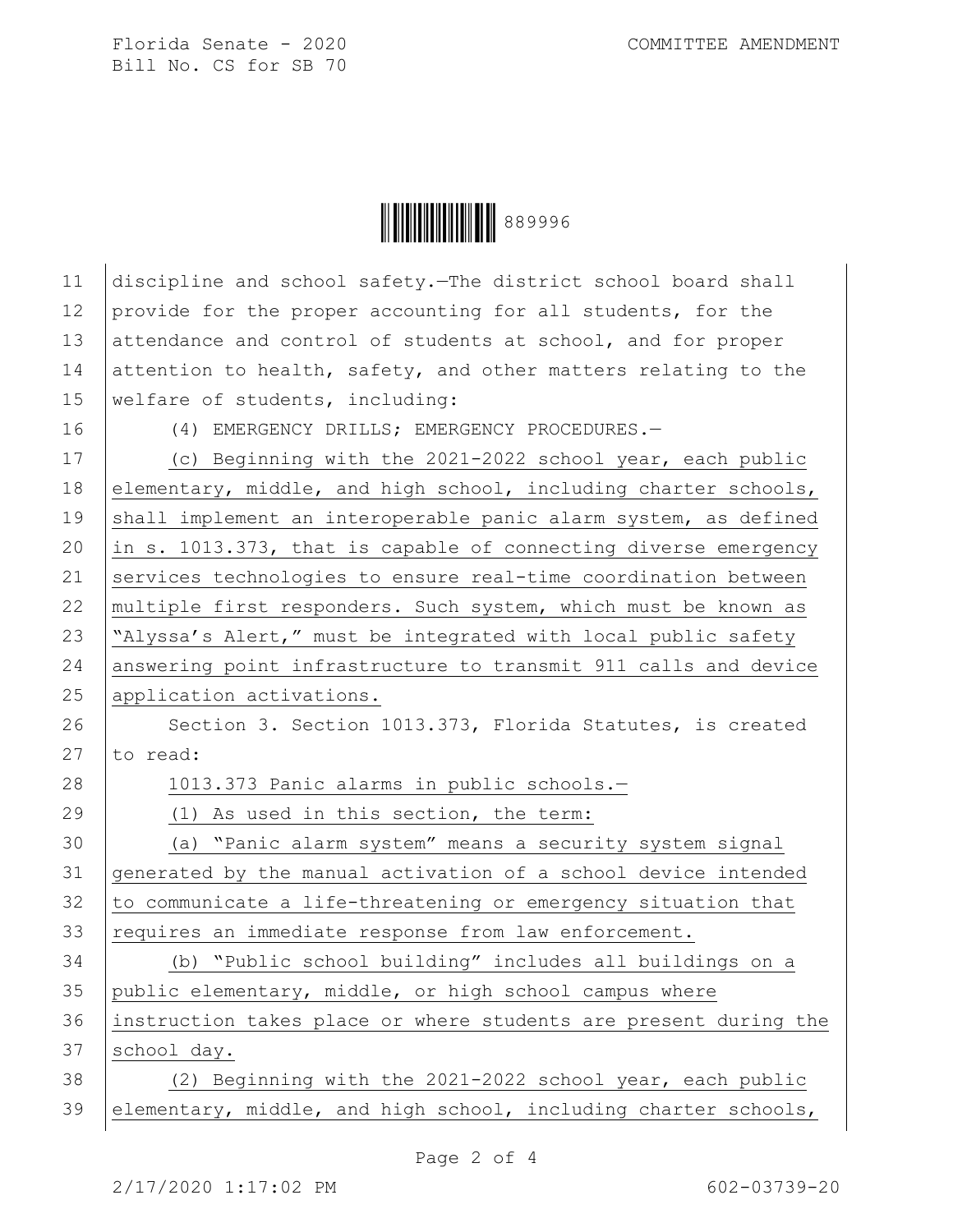Ì889996}Î889996

| 40 | must implement a panic alarm system known as "Alyssa's Alert"    |
|----|------------------------------------------------------------------|
| 41 | which complies with s. $1006.07(4)(c)$ . Each school must be     |
| 42 | equipped with such a system for use in a school security         |
| 43 | emergency, including, but not limited to, a nonfire evacuation,  |
| 44 | a lockdown, or an active shooter event The panic alarm system    |
| 45 | must:                                                            |
| 46 | (a) In order to notice all campus occupants during an            |
| 47 | active shooter event, be accessible to administrators, teachers, |
| 48 | staff, and other designated personnel at all locations on the    |
| 49 | school grounds.                                                  |
| 50 | (b) Be directly linked to the main office at the school and      |
| 51 | to local law enforcement agencies that are designated as first   |
| 52 | responders to the school's campus.                               |
| 53 | (c) Immediately transmit a signal or message to local law        |
| 54 | enforcement agencies upon activation.                            |
| 55 | (3) The Department of Education shall issue a competitive        |
| 56 | solicitation to identify panic alarm system options that may be  |
| 57 | used by school districts. In identifying the options available   |
| 58 | to school districts, the Department of Education shall consider  |
| 59 | the ability of a system to provide audible and visual            |
| 60 | notifications to protect persons who are hearing or visually     |
| 61 | impaired; the interoperability of the system with other          |
| 62 | emergency management tools, such as surveillance cameras; and    |
| 63 | compliance with the Americans with Disabilities Act. School      |
| 64 | districts may select a vendor from those identified by the       |
| 65 | Department of Education as qualified vendors and may apply to    |
| 66 | the Department of Education for funding through a competitive    |
| 67 | grant process.                                                   |
| 68 | Section 4. This act shall take effect July 1, 2020.              |